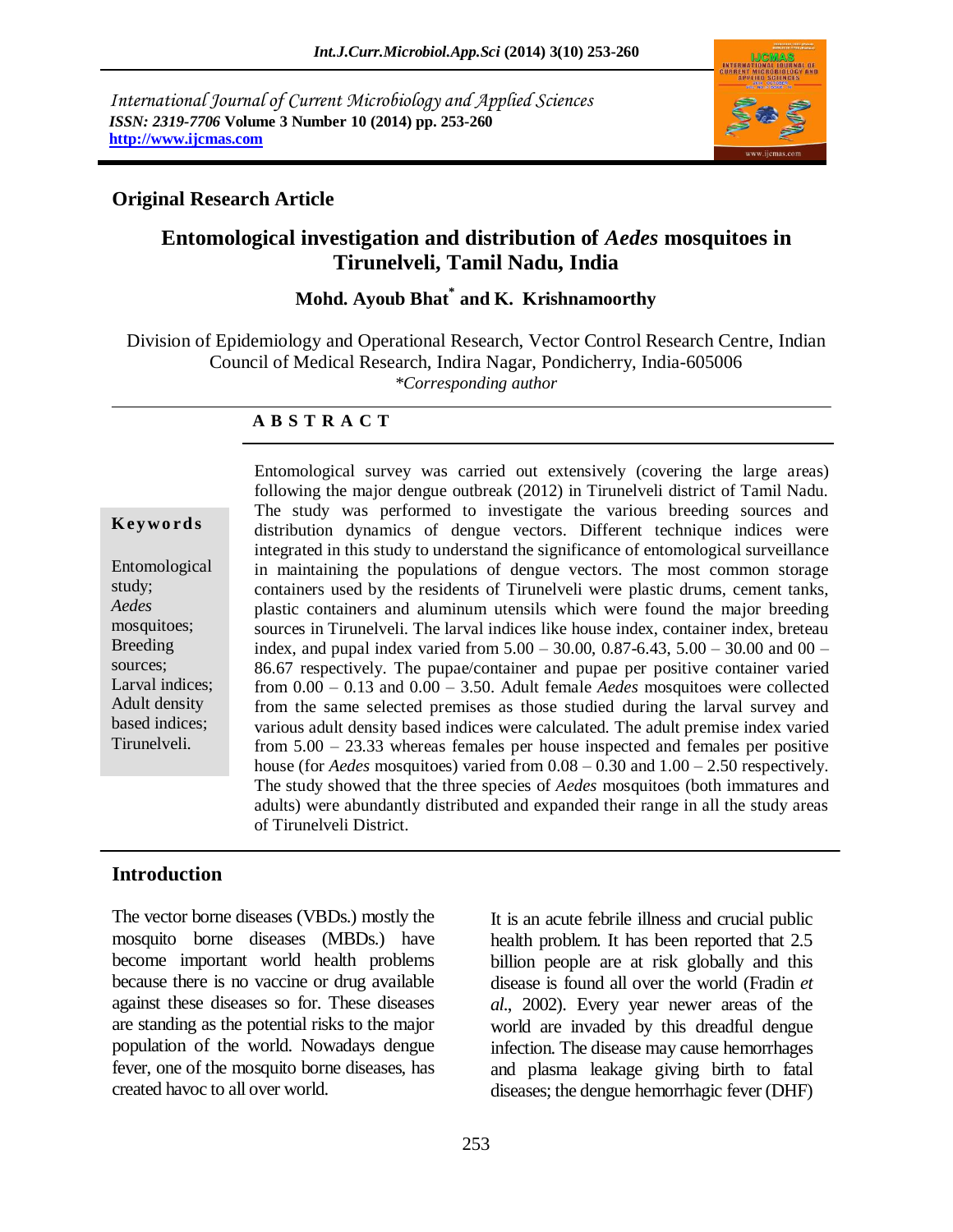and dengue shock syndrome (DSS) respectively (WHO, 1997) which are the main causes of infant mortality (Monath *et al*., 1994).

In India, DF and DHF has knocked the doors of many different parts of the country (Agarwal *et al*., 1996) including southern India (Kabilan *et al*., 2003; Victor *et al*. 2007). Among 30 districts of Tamil Nadu, 29 districts were found infected with dengue infections which includes DHF outbreaks in Chennai (Kabilan *et al*., 2003), Dharmapuri (Victor *et al*., 2002), Tiruchirappalli (Rajesh *et al*., 2013) and Virudhunagar district (Wilson *et al*., 2014). It was reported in daily newspaper, The Hindu (dated; 15 July 2012) that a total 9,000 cases and 50 deaths were reported in districts of Madurai, Tirunelveli and Kanyakumari. Although *Aedes aegypti*, the principal vector (WHO, 2003) is extensively distributed in many towns and cities of India (Sharma *et al*., 2000; Tandon *et al*., 2000), the dengue virus has also been detected in *Ae. Albopictus* (Das *et al*., 2004). The various meteorological factors like temperature, rainfall and humidity affect the distribution of *Aedes* mosquitoes and the dengue infection generally become apparent during or after rainfall, as an outcome of rise in vector population (Pandya, 2014).

Entomological survey was carried out extensively following the major dengue outbreak (2012) in Tirunelveli district of Tamil Nadu. The study was performed to investigate the various breeding sources and distribution dynamics of dengue vectors. Different technique indices were integrated in this study to understand the significance of entomological surveillance in maintaining the populations of dengue vectors.

### **Materials and methods**

The entomological survey was carried out (from September 2013 – December 2013) extensively (covering large areas) following the major dengue outbreak (2012) in Tirunelveli district of Tamil Nadu.

The study was performed in randomly selected houses in 12 different areas of Tirunelveli Tamil Nadu, India (namely Puliankudi, Sankarankiol, Tenkasi, Ramaiyanpatti, Marathamputhur, Chettiyur, Shenkottai, Sivagiri, Alangulam, Panaagudi, Surandai and Vellanguli) (Fig. 1). Various breeding sources and distribution dynamics of *Aedes* mosquitoes was operated in our study. Tirunelveli district is located 700 km to the southwest of the state capital, Chennai and covers an area of  $108.65 \text{ km}^2$ . It is situated at  $8.73^{\circ}$  N and  $77.7^{\circ}$ E with an average elevation of 47 meters. The climate of Tirunelveli is generally hot and humid with an average annual rainfall of 680 millimeters.

### **Larval Collection**

All kinds of indoor and outdoor breeding habitats were examined to collect the *Aedes* immatures by following the dipper method (Reuben, 1978). A container containing any amount of water was considered as wet container and the wet container containing any number of immatures (larvae, pupae or both) was considered as positive container. The immatures were collected by using different immature collecting materials like pipettes, dipper, strainer depending upon the type and size of breeding source.

The collected immatures were kept in plastic containers labeled with the code of breeding source, locality code, house identification code and date of collection. The samples were carried to the laboratory in Vector Control Research Centre (VCRC), Pondicherry. The immatures (larvae and pupae) were counted and reared in enamel trays for their emergence into adults. Every day the emerged mosquitoes were collected and identified according to species and sex. In this way species composition and sex ratio of emerged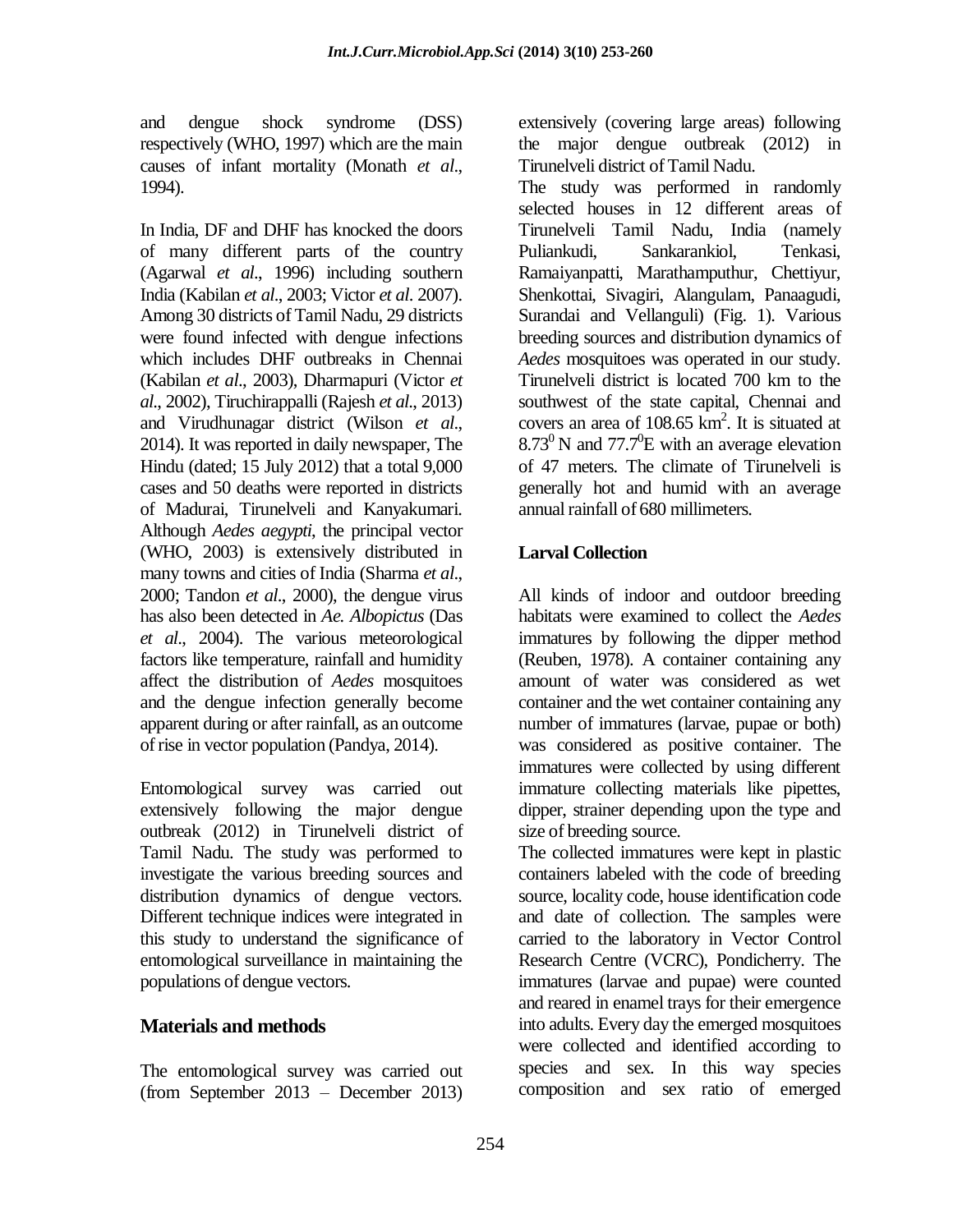mosquitoes was calculated. The larval survey data was calculated and analyzed in terms of different larval survey techniques like House Index (HI), Container Index (CI), Breteau Index (BI), Pupal Index (PI), Pupae Per Container Index (PCI) and Pupae Per Positive Container Index (PPCI) according to various methods (WHO, 2003; Service, 1976). The calculation of larval indices is based on the following mathematical formulae:

House Index  $(HI)$  = Number of houses infested/Total number of houses inspected multiplied by 100.

Container Index  $(CI)$  = Number of positive containers infested/Total number of containers inspected multiplied by 100.

Breteau Index  $(BI) =$  Number of positive containers/ Total number of houses inspected multiplied by 100.

Pupal Index (PI) = Number of pupae collected/Total number of houses inspected multiplied by 100.

# **Adult collection**

Adult female *Aedes* mosquitoes were collected from the same selected premises as those studied during the larval survey. The collection of female *Aedes* mosquitoes was performed by following the standard protocol (Sundeep *et al*., 2009 and Chan *et al*., 1971). Both indoor and outdoor resting places were explored to collect the female adult *Aedes* mosquitoes using mechanical/oral aspirators and flash torch was used to locate the resting places of mosquitoes from dark areas. The collected adult mosquitoes were stored in plastic vials labelled with locality code, house identification code and date of collection. The adult density was calculated by means of Adult Premise Index (API, number of positive houses for adult female *Aedes* mosquitoes divided by the number of inspected houses multiplied by 100); Adults Per House (number of female adult *Aedes* mosquitoes collected divided by houses inspected); Adults Per Positive House (number of collected adult female *Aedes* mosquitoes per positive house for *Aedes* mosquitoes).

#### **Adult identification**

The collected and emerged adults were pinned and identified under microscope to separate them according to species and sex by using the standard taxonomic keys (Tyagi *et al.*, 2012; Barraud & Philip James, 1934). Adult *Aedes* mosquitoes were identified by the exposed patterns of the thorax formed by black, white or silvery scales and the legs were often black with white rings. The *Ae. aegypti* is identified by the presence of mesonotum marked with a pair of lateral curved white lines usually with a pair of sub median yellowish line. The tibia is without rings and clypeus consists of two dots of white scales. Another dengue vector; *Aedes albopictus* is identified by the presence of narrow median silvery white line in mesonotum. The pleurae were arranged in irregular patches with white lines and tibia is without white line.

The *Aedes vittatus*, another species collected from the study areas was identified due to the presence of 4-6 small white spots on the mesonotum and having tibiae with white rings.

# **Results and Discussion**

Total of 550 houses were surveyed from 18 residential areas (Table 1) and 107 houses were had positive breeding sources for *Aedes* mosquitoes. Both artificial and natural breeding sources were examined. Out of 3778 containers screened 150 containers were found to support the *Aedes* mosquito breeding (Table 1). On the basis of positive houses and positive containers observed, the various larval indices were calculated to determine the distribution dynamics of *Aedes* species and to detect the dengue prone areas. In our study the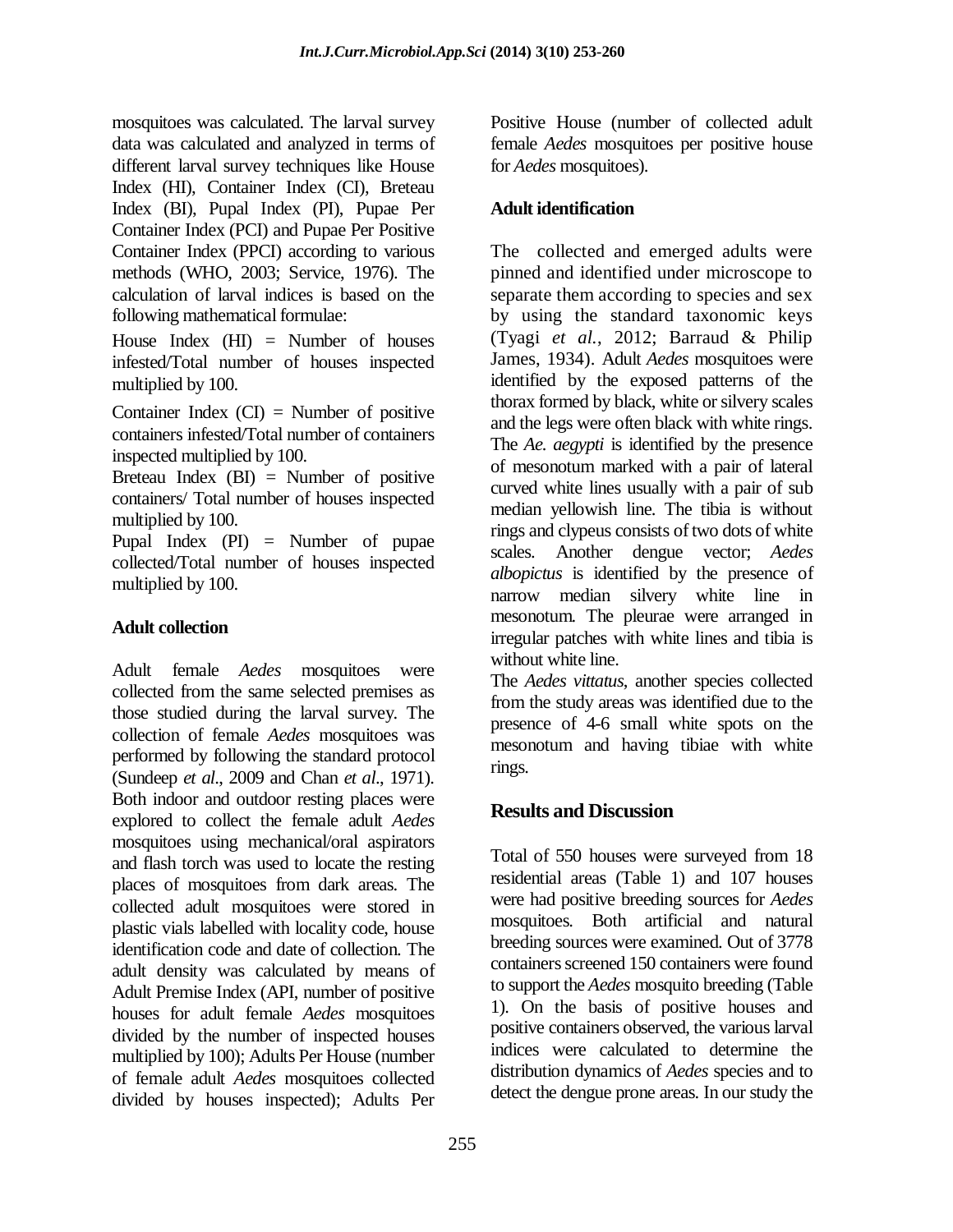HI, CI, BI, and PI varied from 5.00 – 30.00,  $0.87-6.43$ ,  $5.00 - 30.00$  and  $00 - 86.67$ respectively (Table 1). The indices related to the pupal production other than pupal index (PI) like the pupae/container and pupae per positive container varied from 0.00 – 0.13 and  $0.00 - 3.50$  (Table 2) and thus depending on the size and material of breeding source, the pupal productivity fluctuates which was also observed from American studies (Burkot *et al*., 2007). The major breeding sources (Table 2) observed were Cement tanks 17 (4.79%) followed by Plastic drums 13 (4.36%), Tyres 2 (2.56%), Grinding stones 3 (2.29%), Plastic containers 10 (2.18%), Aluminium utensils 10 (1.76%), Flower pots 1 (1.10%). Plastic

buckets and Iron pots were not found positive for breeding. Similar studies have also been conducted in Tiruchirappalli (Rajesh *et al*., 2013) and Virudhunagar (Wilson *et al*., 2014) districts of Tamil Nadu, India. As all the collected immatures were reared and allowed to emerge into the adults, the composition of emerged species consisted of three species of *Aedes* mosquitoes; *Aedes aegypti* 281 (49.13%), *Aedes vittatus* 224 (39.16%) and *Aedes albopictus* 67 (11.71%) (Fig 2 and Table 3). Similar results were obtained in other studies conducted in Tiruchirappalli (Rajesh *et al*., 2013) and Virudhunagar (Wilson *et al*., 2014) districts of Tamil Nadu, India.

**Table.1** Larval indices and distribution of *Aedes* mosquito breeding habitats at different locations in Tirunelveli district

| Location       | Total houses | Positive houses | Total containers | Positive containers | Pupae    | H <sub>I</sub> | <b>CI</b> | BI    | PI    |
|----------------|--------------|-----------------|------------------|---------------------|----------|----------------|-----------|-------|-------|
| Puliankudi     | 30           | $\Omega$        | 140              | Q                   | 26       | 30.00          | 6.43      | 30.00 | 86.67 |
| Sankarankoil   | 25           |                 | 132              |                     | Δ        | 20.00          | 3.79      | 20.00 | 32.00 |
| Tenkasi        | 35           |                 | 210              |                     | 10       | 8.57           | 1.90      | 11.43 | 28.57 |
| Ramaiyanpatti  | 40           |                 | 200              |                     | 15       | 12.50          | 3.50      | 17.50 | 37.50 |
| Maruthamputhur | 25           |                 | 100              |                     | $\Omega$ | 8.00           | 2.00      | 8.00  | 0.00  |
| Chettiyur      | 20           |                 | 115              |                     | 0        | 5.00           | 0.87      | 5.00  | 0.00  |
| Shenkottai     | 30           |                 | 210              |                     | 20       | 10.00          | 2.38      | 16.67 | 66.67 |
| Sivagiri       | 45           |                 | 260              | h                   | 25       | 11.11          | 2.31      | 13.33 | 55.56 |
| Alangulam      | 25           |                 | 130              |                     |          | 8.00           | 1.54      | 8.00  | 20.00 |
| Panaagudi      | 38           |                 | 300              | n                   | 10       | 10.53          | 2.00      | 15.79 | 26.32 |
| Surandai       | 30           |                 | 260              |                     |          | 10.00          | 1.15      | 10.00 | 16.67 |
| Vellanguli     | 27           |                 | 243              | h.                  | 15       | 11.11          | 2.47      | 22.22 | 55.56 |
| Total          | 370          | 45              | 2300             | 56                  | 139      | 12.16          | 2.43      | 15.14 | 37.57 |

HI-House Index, CI-Container Index, BI-Breteau Index, PI- Pupal Index.

| <b>rapic.</b> Container positivity and pupar indices |                 |            |                 |                 |                |  |  |
|------------------------------------------------------|-----------------|------------|-----------------|-----------------|----------------|--|--|
| No. of<br>containers                                 | No. of Positive | Container  | No. of<br>pupae |                 | Pupae/positive |  |  |
| examined                                             | containers      | positivity | collected       | Pupae/container | container      |  |  |
| 22                                                   |                 | 0.00       |                 | 0.00            | 0.00           |  |  |
| 355                                                  |                 | 4.79       | 45              | 0.13            | 2.65           |  |  |
| 298                                                  | 13              | 4.36       | 25              | 0.08            | 1.92           |  |  |
| 458                                                  | 10              | 2.18       | 29              | 0.06            | 2.90           |  |  |
| 182                                                  | 0               | 0.00       |                 | 0.00            | 0.00           |  |  |
| 569                                                  | 10              | 1.76       | 28              | 0.05            | 2.80           |  |  |
| 131                                                  |                 | 2.29       |                 | 0.04            | 1.67           |  |  |
| 78                                                   |                 | 2.56       |                 | 0.09            | 3.50           |  |  |
| 91                                                   |                 | 1.10       |                 | 0.00            | 0.00           |  |  |
| 111                                                  |                 | 0.00       |                 | 0.00            | 0.00           |  |  |
| 2300                                                 | 56              | 2.43       | 139             | 0.06            | 2.48           |  |  |
|                                                      |                 |            |                 |                 |                |  |  |

**Table.2** Container positivity and pupal indices

Container positivity = Number of positive containers divided by total containers searched multiplied by 100.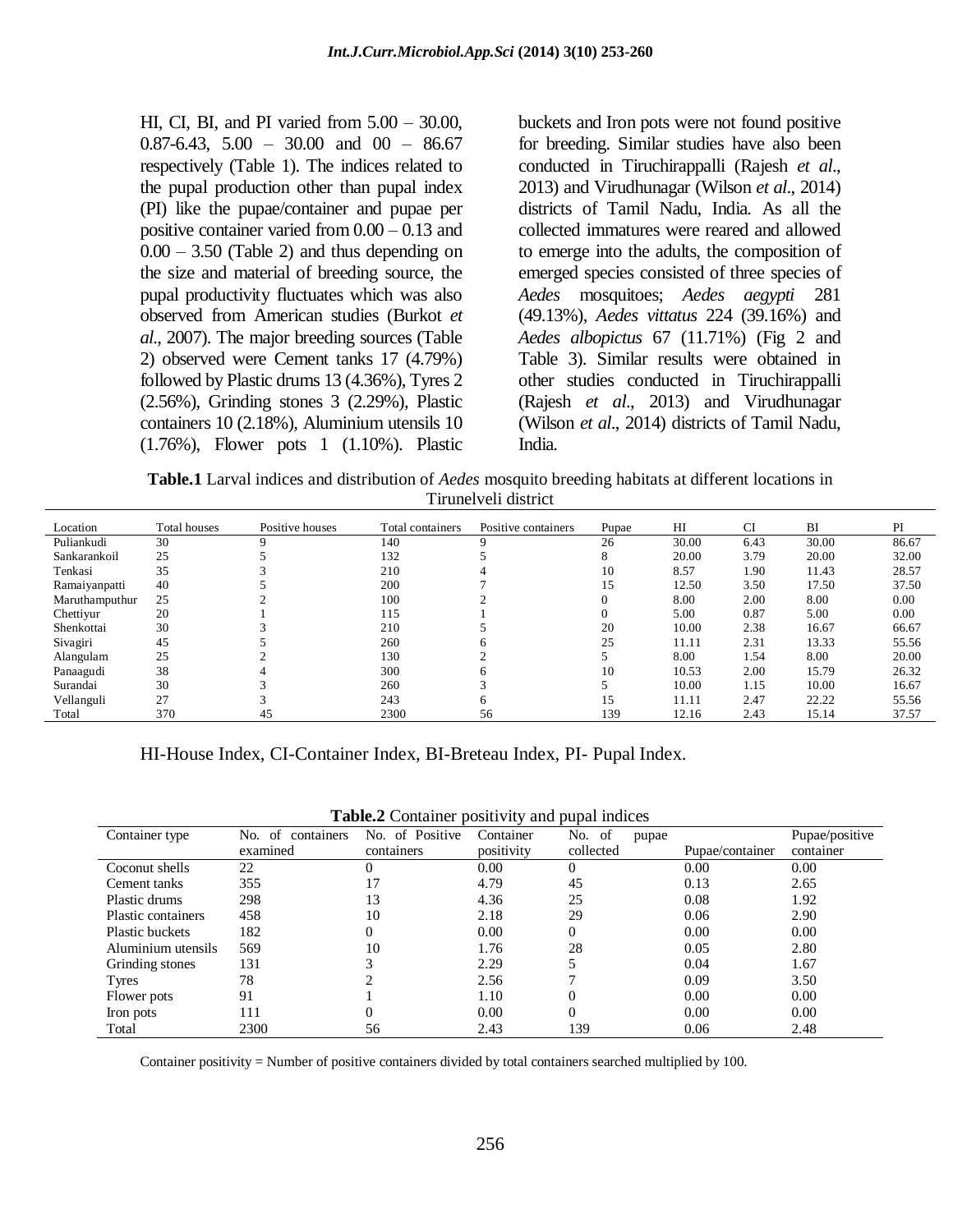|                        | Ae. aegypti |       |          | Ae.vittatus |          |       | Ae.albopictus |               |            |      |                |      |
|------------------------|-------------|-------|----------|-------------|----------|-------|---------------|---------------|------------|------|----------------|------|
| Container type         | M           | $\%$  | F        | $\%$        | M        | %     | F             | $\frac{0}{0}$ | М          | $\%$ | F              | $\%$ |
| Coconut shells         | $\Omega$    | 0.00  | $\theta$ | 0.00        | $\Omega$ | 0.00  | $\Omega$      | 0.00          |            | 0.00 | $\overline{0}$ | 0.00 |
| Cement tanks           | 55          | 9.62  | 31       | 5.42        | 36       | 6.29  | 24            | 4.20          | 6          | 1.05 | 3              | 0.52 |
| Plastic drums          | 44          | 7.69  | 32       | 5.59        | 38       | 6.64  | 17            | 2.97          |            | 0.87 | 3              | 0.52 |
| Plastic containers     | 25          | 4.73  | 12       | 2.10        | 27       | 4.72  | 22            | 3.85          | $\sqrt{2}$ | 0.52 |                | 0.17 |
| <b>Plastic buckets</b> | $\Omega$    | 0.00  | $\Omega$ | 0.00        | $\Omega$ | 0.00  | $\Omega$      | 0.00          |            | 0.00 | $\Omega$       | 0.00 |
| Aluminium utensils     | 41          | 7.17  | 24       | 4.20        | 24       | 4.20  | 22            | 3.85          |            | 1.22 | 4              | 0.70 |
| Grinding stones        | 6           | l.05  | 5        | 0.87        |          | 2.87  | ⇁             | 1.22          |            | 0.35 | 3              | 0.52 |
| Tires                  |             | 0.17  |          | 0.17        | $\Omega$ | 0.00  | $\Omega$      | 0.00          | 17         | 2.97 | 11             | 1.92 |
| Flower pots            |             | 0.17  | 3        | 0.52        |          | 0.17  |               | 0.17          |            | 0.17 |                | 0.17 |
| Iron pots              |             | 0.00  | $\Omega$ | 0.00        | $\Omega$ | 0.00  | $\Omega$      | 0.00          |            | 0.00 | $\Omega$       | 0.00 |
| Total                  | 173         | 30.24 | 108      | 18.88       | 131      | 22.90 | 93            | 16.26         | 41         | 7.17 | 26             | 4.55 |

**Table.3** Composition of *Aedes* mosquitoes emerged from different breeding habitats

 $M = Male$  mosquitoes, F=Female mosquitoes,  $%$  = percentage of mosquitoes

|                |                  | Positive houses |                   |       |               | Females/positive    |
|----------------|------------------|-----------------|-------------------|-------|---------------|---------------------|
| Village name   | Houses inspected | (for Ae, sp.)   | Females collected | API   | Females/house | house (for Ae. sp.) |
| Puliankudi     | 30               |                 |                   | 23.33 | 0.30          | 1.29                |
| Sankarankoil   | 25               |                 |                   | 16.00 | 0.28          | 1.75                |
| Tenkasi        | 35               |                 |                   | 8.57  | 0.14          | 1.67                |
| Ramaiyanpatti  | 40               |                 |                   | 7.50  | 0.10          | 1.33                |
| Maruthamputhur | 25               |                 |                   | 8.00  | 0.12          | 1.50                |
| Chettiyur      | 20               |                 |                   | 5.00  | 0.10          | 2.00                |
| Shenkottai     | 30               |                 |                   | 6.67  | 0.17          | 2.50                |
| Sivagiri       | 45               |                 |                   | 13.33 | 0.16          | 1.17                |
| Alangulam      | 25               |                 |                   | 8.00  | 0.08          | 1.00                |
| Panaagudi      | 38               |                 |                   | 10.53 | 0.11          | 1.00                |
| Surandai       | 30               |                 |                   | 10.00 | 0.13          | 1.33                |
| Vellanguli     | 27               |                 |                   | 7.41  | 0.15          | 2.00                |
| Total          | 370              |                 | 56                | 10.54 | 0.15          | 1.44                |

API = Number of positive houses for adult female *Aedes* mosquitoes divided by the number of inspected houses multiplied by 100.

Regarding the sex ratio of emerged mosquitoes 345 (60.31%) were male and 227 (39.69%) were females (Fig. 3). A total of 56 adult female *Aedes* mosquitoes were collected from 39 positive houses (Table 4). The composition of adult female collection includes *Aedes aegypti* 32 (57.14%), *Aedes vittatus* 20 (35.71%) and *Aedes albopictus* 4 (7.14%) (Fig 4). As long as larval indices plays vital role in determining the dengue risks, adult density is also related to know the chances of dengue transmission. The API varied from 5.00 – 23.33 whereas females per house inspected varied from 0.08 – 0.30 and females per positive house (for *Aede*s mosquitoes) showed variation from 1.00 – 2.50 (Table 4).

The study shows that the three species of *Aedes* mosquitoes (both immatures and adults) were abundantly distributed and had expanded their range in all the study areas of Tirunelveli District. Dengue is caused by the *Aedes aegypti* (principle dengue vector) and *Aedes albopictus*(secondary vector).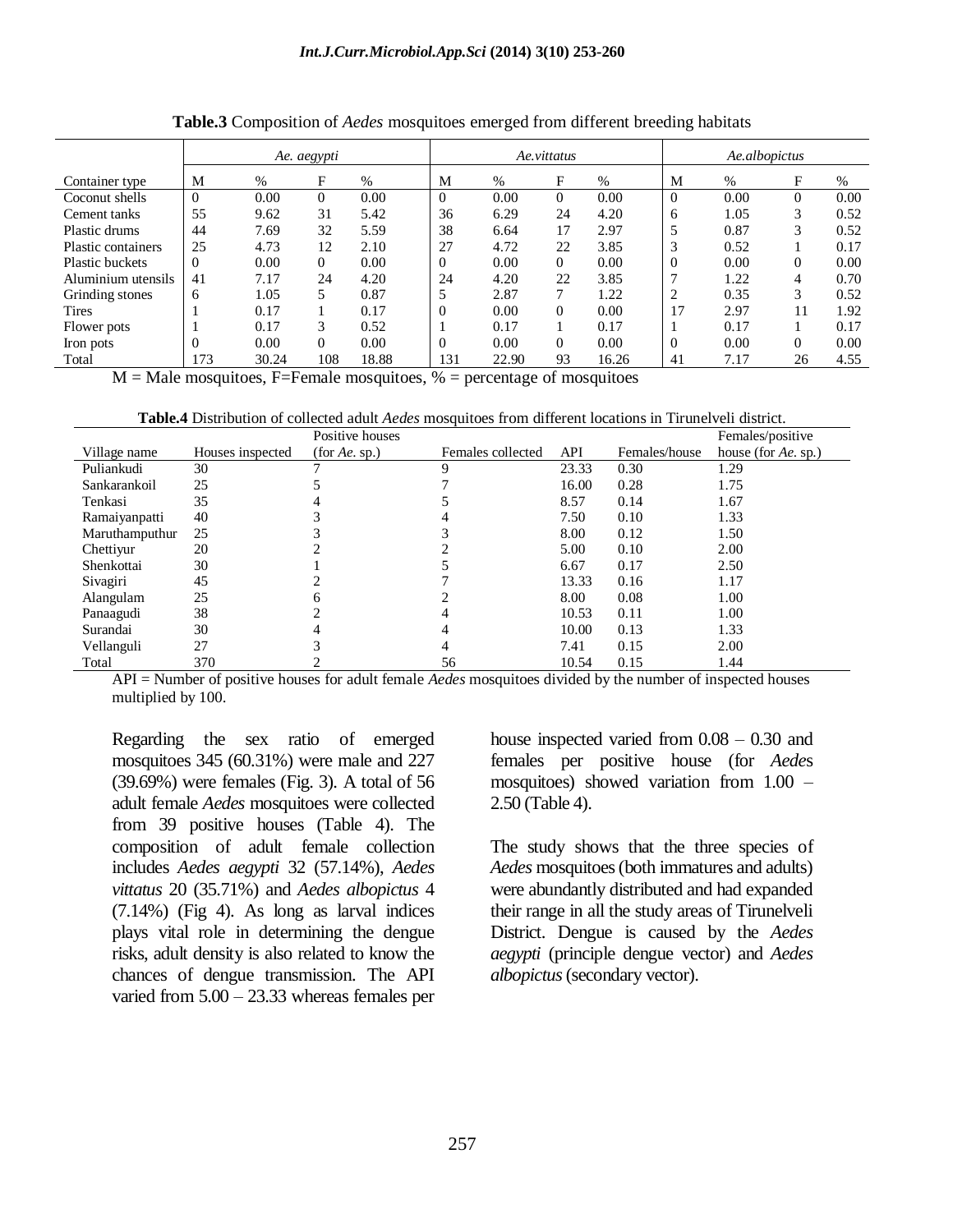

**Fig.1** Map showing locations of study areas in Tirunelveli district.

**Fig. 2** Composition of emerged mosquito species.



These vectors lay their eggs in various breeding sources present in and around the human dwellings such as water storage containers (Maciel, 2007). The water storage containers constituted the main breeding habitats for *Aedes* mosquito in Tirunelveli district. Due to poor rainfall and shortage of water supply, the residents of Tirunelveli district stored the water in various containers and the most commonly used water storage containers included plastic drums, cement tanks, plastic containers and aluminium utensils and these containers constituted the major breeding sources in Tirunelveli district (Table 2). The water storage containers remained filled with water and undisturbed for long durations to meet the daily water requirements for diverse purposes of humans

and other domestic animals. All these water storage practices are favorable to give rise to breeding of *Aedes* mosquitoes (Swaddiwudhipong *et al.*, 1992) and are closely associated to the spread of dengue infection.

#### **Fig. 3** Sex ratio of emerged mosquito species



 $M =$ Male mosquitoes,  $F =$  Female mosquitoes.

Among various larval indices, house index and container index provides information on the extent of breeding and intensity of breeding respectively. The breteau index combines the information of both the houses and containers, and thus it is an excellent risk indicator of dengue outbreaks (Tun-Lin *et al*., 1996). Pupal indices are important to know the intensity of transmission and were considered the better and alternate indicator for adult mosquito abundance (Wai *et al*., 2012).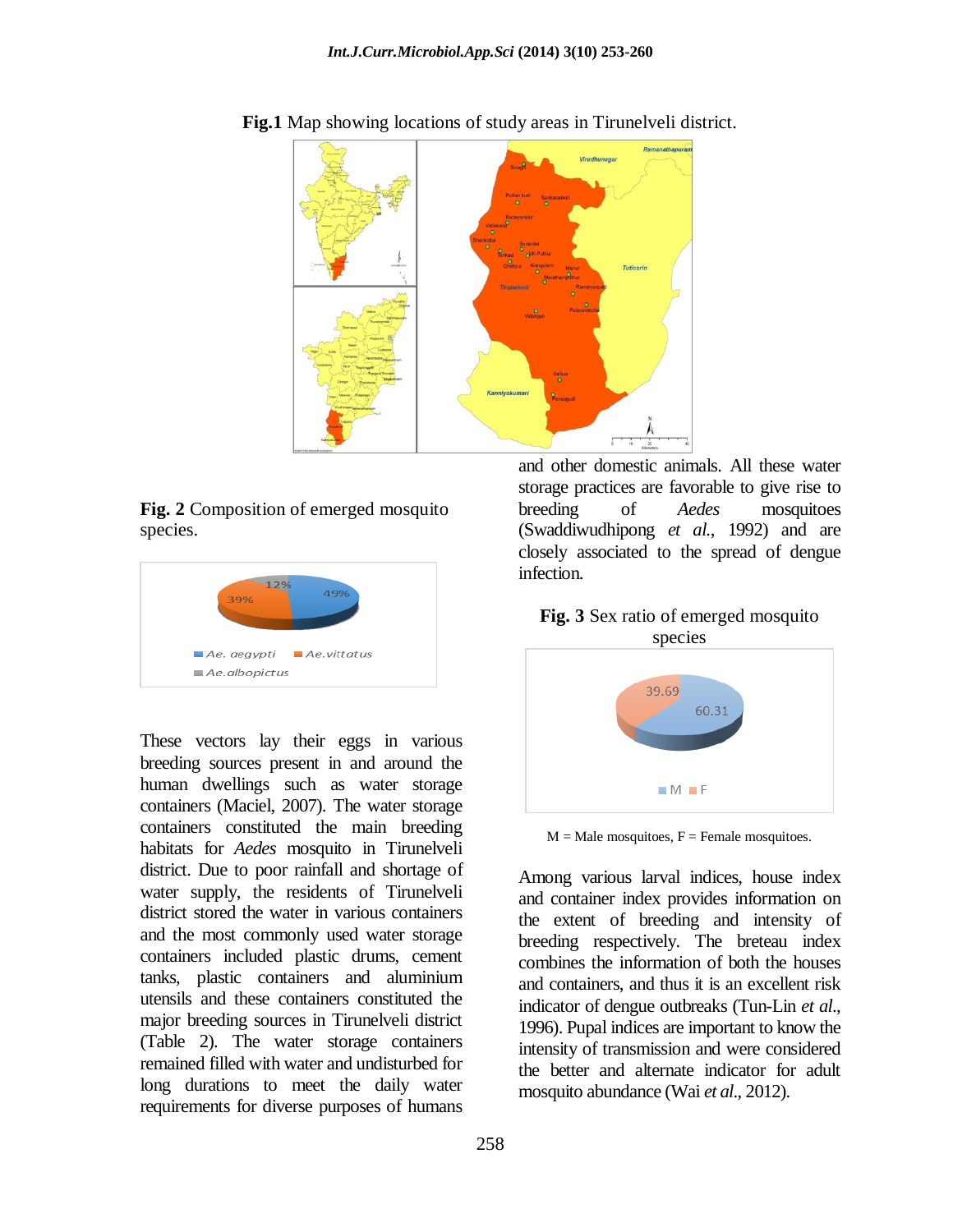**Fig. 4** Composition of collected adult *Aedes* female mosquito population in Tirunelveli district.



The adult based density indices are more proper and applicable measures for entomological studies to detect the dengue risk and dengue prone areas because the female mosquitoes are the lone stages which can transmit the dengue virus. Both immatures and adult females of the *Aedes* mosquitoes were recorded in abundance from the study areas. It is clear that there are many chances of spreading of mild viral infection of dengue among the residents. Thus there is a need of establishment of mosquito control program at Tirunelveli district. Such a program will educate and encourage the community that the effective way to deal with the increasing level of mosquito populations is the source reduction (Dame & Fasulo, 2003) and the *Aedes* mosquitoes can be controlled by eliminating the water-filled containers to destroy the oviposition sites and all the aquatic stages of *Aedes* mosquitoes which in turn reduces the chances of spreading of the dengue risks in Tirunelveli district.

#### **Acknowledgement**

The author Mr. Mohd Ayoub Bhat is very thankful to Pondicherry University for providing the financial support. The Director, Vector Control Research Centre (ICMR) also provided great support by making the availability of various institutional facilities.

The author is also very gratified to the respected Dr. Ambrose, Entomology division, Xavier college of Pallayamkottai, Tirunelveli, Tamil Nadu for his kind support to complete the study.

# **References**

- Agarwal R., Kapoor S., Nagar R., A. Misra A., Tandon R., Mathur A., Misra A.K., Srivastava K.L., and U. C. Chaturvedi U.C. 1999. A clinical study of the patients with dengue hemorrhagic fever during the epidemic of 1996 at Lucknow, India. J Trop Med Public. 30: 735-740.
- Barraud and Philip James. 1934. The Fauna of British India, including Ceylon and Burma. Diptera. Vol. 5. Family Culieldae. Tribes Megarhinini and Culicini.*Vol. 5.*
- Burkot T. R., Handzel T., Schmaedick M.A., Tufa J., Roberts J.M., and Graves P.M. 2007. Productivity of natural and artificial containers for *Aedes*  polynesiensis and *Aedes aegypti* in four American Samoan villages. Med Vet Entomol. 21: 22-29.
- Chan, Y. C., Ho B.C., and Chan K.L.1971.Aedes aegypti (L.) and *Aedes albopictus* (Skuse) in Singapore City: 5. Observations in relation to dengue haemorrhagic fever. Bulletin of the World Health Organ. 44: 651.
- Dame D., Fasulo T.R. 2003. Mosquitoes. In: Public health pesticide applicator training manual for USA and its territories*.* Gainesville: University of Florida*.*
- Das B. P., L. Kabilan K., Sharma S.N., Lal S., Regu K., V. K. Saxena V.K.. 2004. Detection of dengue virus in wild caught *Aedes albopictus* (Skuse) around Kozhikode airport, Malappuram district, Kerala, India. Dengue Bull. l28: 210- 212.
- Fradin, Mark S., and John F. D. 2002.Comparative efficacy of insect repellents against mosquito bites.New England Journal of Medicine. 347: 13- 18.